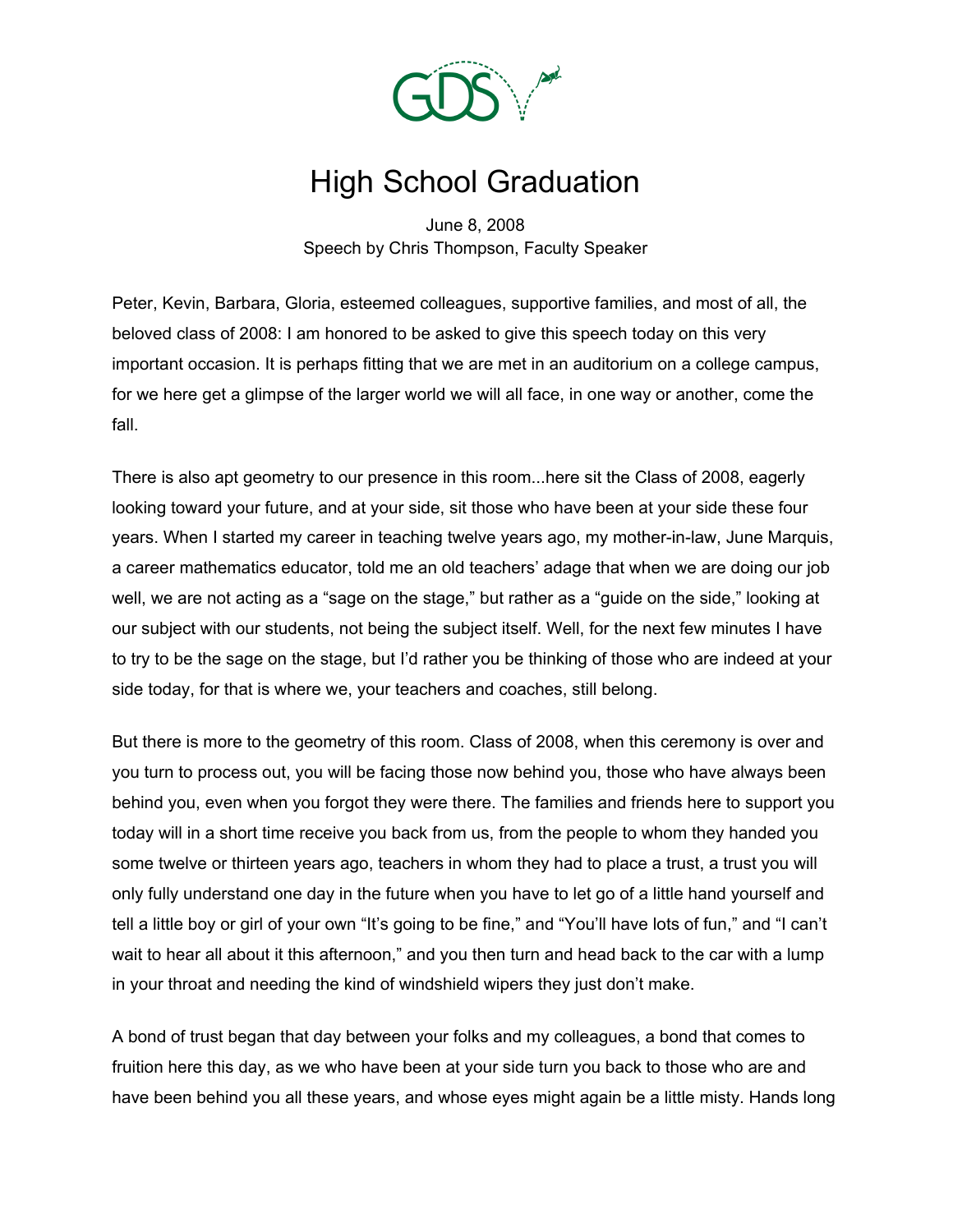ago parted will grasp once again today, bigger hands, grasping with the firmness and confidence of adulthood and a more certain future. And although you are about to get what is truly a valuable diploma, Ralph Waldo Emerson would tell you that your future will not be made by the road you have been on, or the road you next travel, but by the person who is on that road.

And who is on this road today, standing at this intersection of past and future? All of GDS's graduating classes have had discernable characters of one sort of another, and the class of 2008 is no different.

It's hard for me, who is a teacher and a parent of a graduating senior in this class, to come up with a summary statement about the class of 2008. I have come to know so many of you so well, and you are such memorable individuals, that some sort of mass proclamation of your virtues just isn't going to cut it. So I'll choose an anecdote that I hope can paint a picture of you as a class, as I have seen you in my heart during these years together.

Last June, for the second year in a row, I had the privilege of going with a bunch of GDS kids to do community service in New Orleans. Our job this year was to do drywall renovations on a house in St. Bernard parish, a house newly owned by the Du Plessis family. Their original home had been destroyed in Katrina, and this house had been damaged and gutted, and we were making it livable so they could move in. The Du Plessises were very friendly to us . . . they came every day, often bringing lunch. They had a teenage son, Antoine, junior, a high school football player who had just finished his senior year. Antoine showed up the first day to check things out, and he was a little shy, but our kids were so warm and welcoming and friendly that he soon fell in with us, and came back every day to work alongside GDS. Antoine's mom told me that this was such a blessing for him, in that all of his high school friends were dispersed by Katrina, and his new high school was far away, so he had really no friends to hang with. Our GDS kids took him in with such grace and warmth, inviting him to spend time with us in town in the evening, and asking for permission to invite him to our big dinner out our last night there. You all would have been very proud. I sure was.

Now, as it happened, we were there for a changeover of the Americorps volunteers who lead the work teams. On Tuesday, Megan, a volunteer who had become very close to the Du Plessis family, had her last day, and we had a big lunch, and there were a lot of tears and hugs and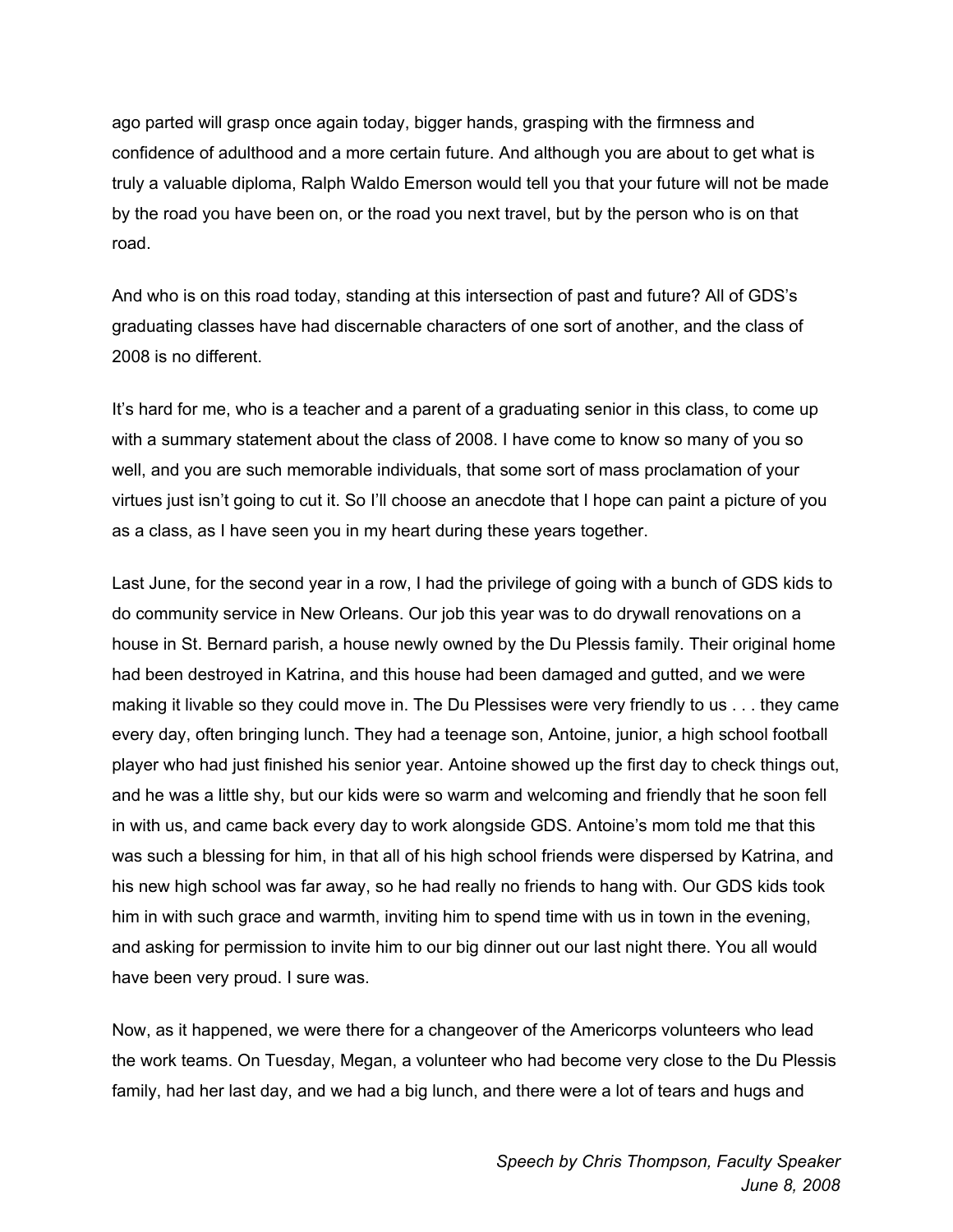promises to stay in touch. Coming on board that day was our new Americorps volunteer, Kim, who was shier than Megan and obviously walking into a tricky situation...replacing a favorite, and having to pick up working with people she didn't know on a project already underway. But she did fine. The GDS kids were again warm and accommodating, and as Kim soon discovered, very diligent, and Kim got into the swing of things very well. On our last day, as was customary, Kim gave a little speech over lunch, about what good workers we were and how pleased she was with all we gotten done. When she was finished, one of GDS kids, Anier Woodyard, sensed it was time to give a little speech of his own. He said: "Kim, you know you came into a difficult situation here. Everybody loved Megan, you didn't know us or what we were like, but you stepped in and you stepped up and led us and made this a very successful week. You have the heart of a lion."

I was sitting next to Mr. Du Plessis at that moment, and he leaned over and whispered to me, "Where do you get kids like this?"

Where do we get kids like this? Well, we get them from you, moms and dads, who trusted us four or seven or twelve years ago to provide fertile ground for your saplings to grow in—and eventually out of—and they have done so, which we acknowledge in this ceremony today. They have grown in skill and in confidence and certainly in the classical virtues of diligence and brotherly love.

As a virtue, brotherly love doesn't really mean loving your kid brother, although you should, no matter how annoying he is. Being annoying is his job, after all. Brotherly love here means sympathy and kindness, and it is perhaps the virtue that matters most to us as a progressive school, and which best characterizes the class of 2008. It is the virtue that I saw so clearly on display not just in New Orleans, but every day at school, in the senior corner, in our classrooms, on our regular community service days, on the crew team...everywhere in evidence was an extraordinary warmth and friendship not just among the class of 2008 but in your relations with the faculty and even with the underclassmen in the school.

So, in conclusion, let me say that in addition to the people at your side and the people at your back, there are in this room, most important of all, 115 extraordinary young people. Class of 2008, we have all done all we could for you these past four years, but my sense of you as a group is that you have done as much or more for yourselves. It is telling that in your yearbook